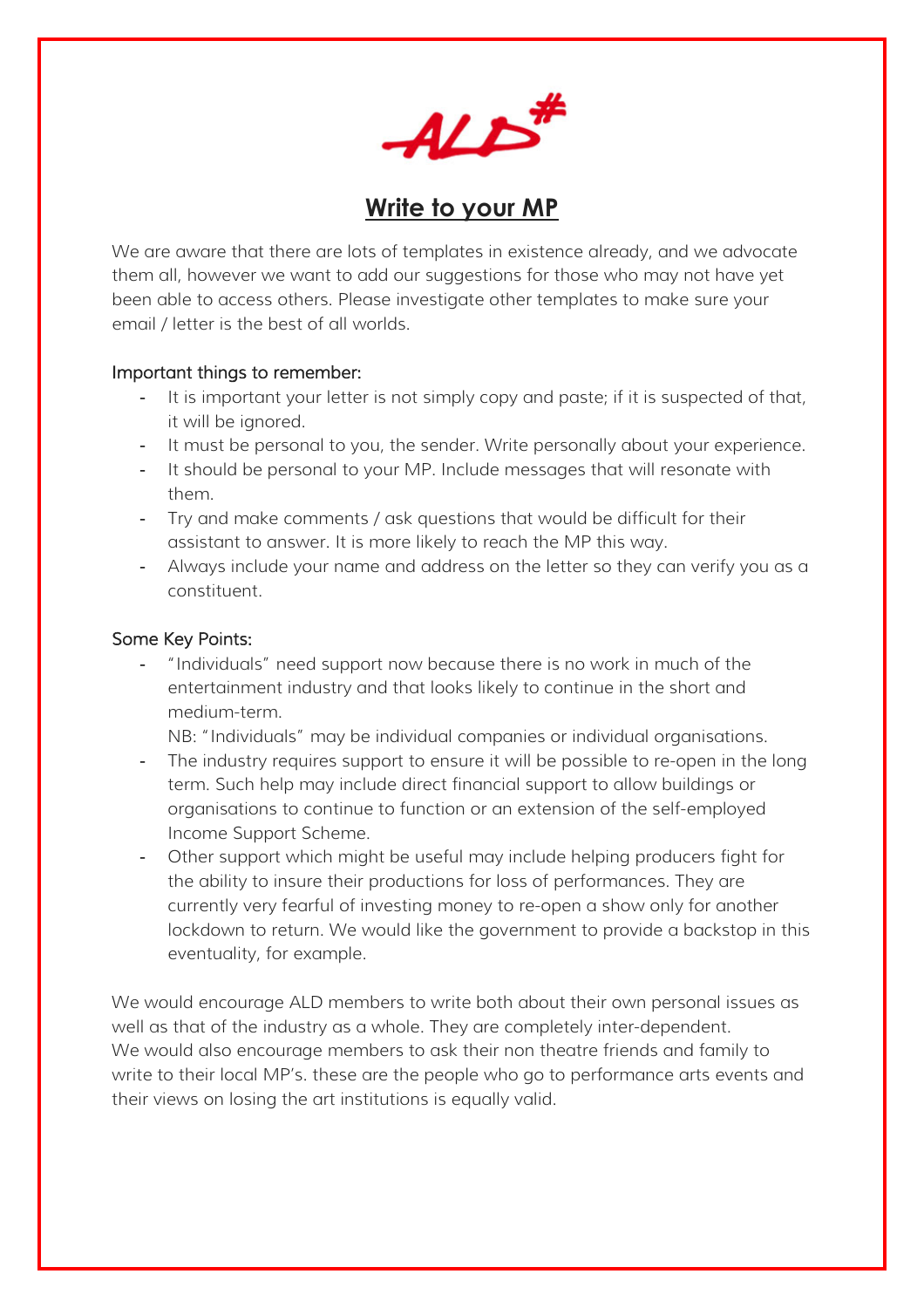Include some of the fact and figures, such as:

- UK Theatre is facing a potential *£3billion loss in revenue this year (Creative* Industries Federation / UK Theatre).
- UK Theatre delivers a return of £5 to the exchequer for every £1 invested.
- 70% of UK theatres and performing arts businesses will run out of cash by the end of the year without Government intervention.
- The UK Theatre industry generates £133million in VAT from London theatres alone (2018).
- Approximately 290,000 jobs in the UK Theatre industry are currently at risk.
- The UK Theatre industry generates £1.28 billion in ticket sales nationwide, playing to an audience of 34 million (2018).
- It attracts 100,000 international tourists every week to watch a West End show.
- Contribution to the wider local economy: for every £1 spent at the theatre, £3 is spent on food, drink, accommodation and travel.
- Supporting local communities, providing social hubs, education centres and meeting places, reaching out to the old, young and disadvantaged.
- The UK Creative Industries will be hit with a drop of £74bn (£1.4bn/week) and a gross value-added drop of £29m or 30% without government support (CIF).

*On the following pages are two sample letters. Please take the time to read them over and notice the personalisation aforementioned.*

# Find your MP https://members.parliament.uk/FindYourMP

If you require any further help or advice, please contact us at: **office@ald.org.uk**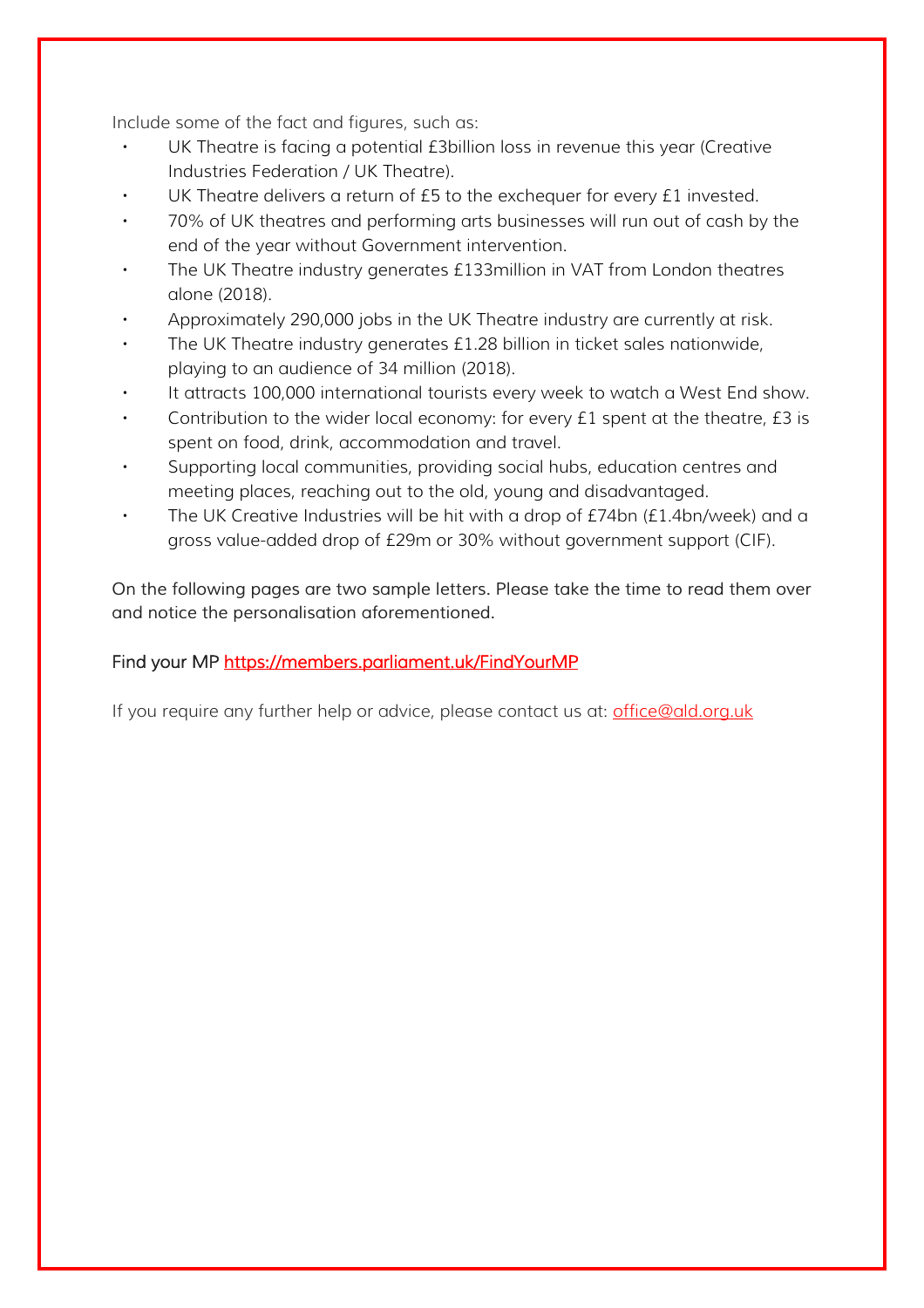EXAMPLE #1: Please note, some information in this example are now superseded by new information. Please ensure you use any up to date information you have at your disposal should be inserted and the content further personalised to yourself or your MP. Thank you to Simon Pike for this letter.

#### *Dear [Name of MP],*

*This morning, I participated in the Annual General Meeting of the Association of Lighting Designers, and the situation is even bleaker than I had previously appreciated. In a*  discussion on the impact of coronavirus, a senior industry person said that, even if general *life returns largely to normality during 2020, the theatre industry will take 3-4 years to return to its pre-Covid health.*

*Here are a few comments from that meeting that particularly struck me:*

*- One major management company of theatres has mothballed them until next May.*

*- Even if a theatre has cancellation insurance, this would not apply to new commitments. There are concerns about a 'second wave' of coronavirus at the end of this year. A pantomime is a major commitment to its producers. Therefore, expect a Christmas of 2020 without pantomimes.*

*- Before a theatre can reopen, all aspects of its operations must meet coronavirus guidelines. As I am sure you will appreciate, the front of house facilities of many theatres from the Watermill to the West End - are very cramped. Therefore, even if the auditorium can comply with the guidance with only some seats in use, it may not be possible to make the front of house compliant.*

*- A substantial proportion of the audience for London theatres comes from people who work in central London. However, many of these people expect to work from home for the foreseeable future.*

*The Government's response has been successful in supporting many industry sectors that have been particularly badly affected by COVID-19, but the entertainment and leisure sector is very diffuse, and many freelancers and companies that support theatres are not eligible for the current support measures.*

*As a former actor, you will know how precarious the theatre sector is, even in good times. Many theatres (most?) will not be able to reopen until all of the restrictions on social distancing are lifted. Without specific Government assistance to these theatres and to the*  full ecosystem of companies and freelancers that support them, much of the expertise *that makes the British Theatre scene a world leader will have been lost by that time. This will affect particularly badly the people just starting their careers, who often represent the diversity in the workforce.*

*I would therefore be grateful if you could emphasise to the Chancellor the importance of continuing support to companies and freelancers working in theatre until the time that the theatres are realistically able to reopen to the public.*

*Yours sincerely, [Your full name] [Your full address including postcode]*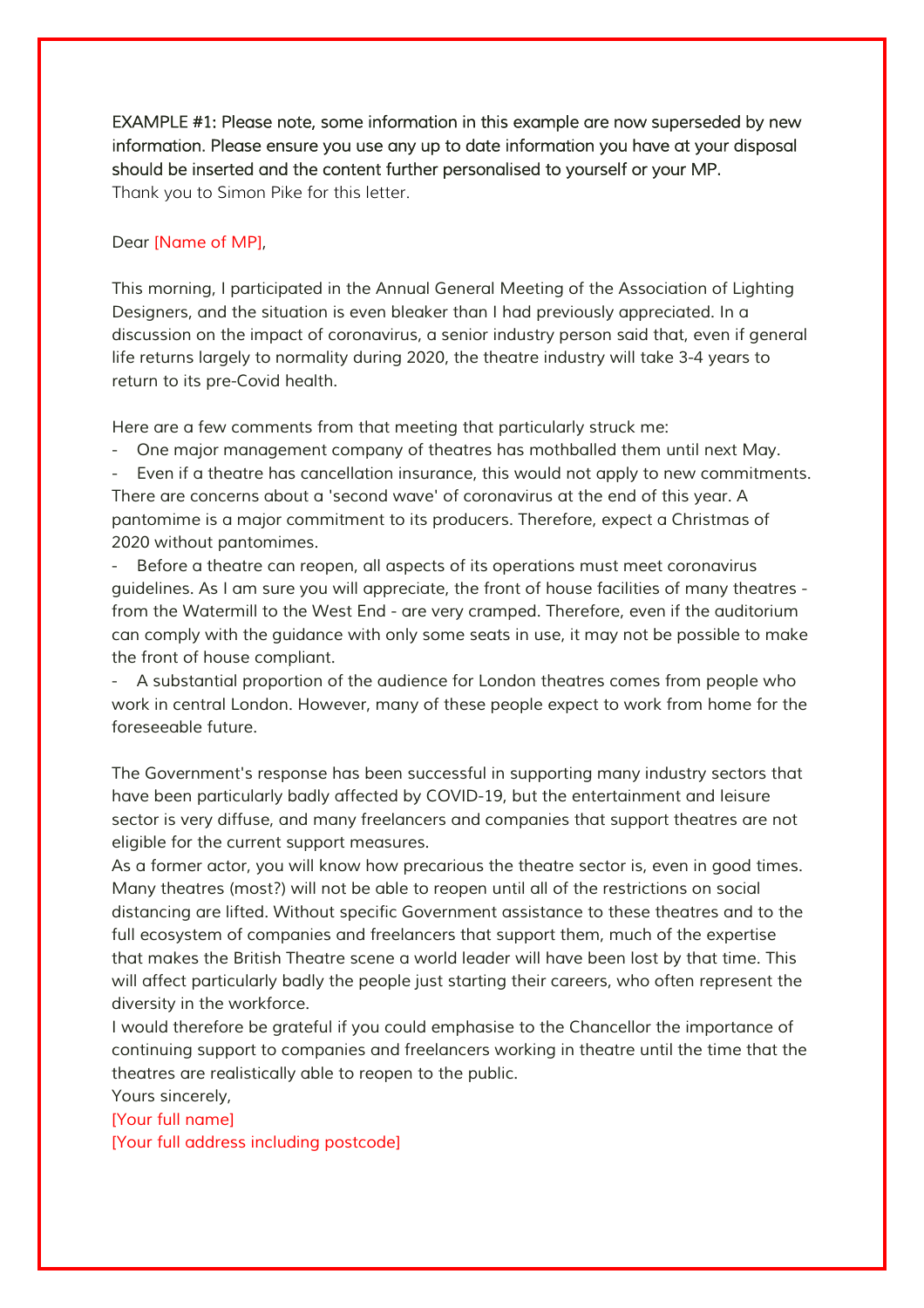## EXAMPLE #2: Please note that whilst this example is slightly longer, there are substantially more facts and figures for you to use as you see fit.

Our thanks to Rob Halliday for this letter.

#### *Dear [name of MP]*

*I* work as a *[job title]* in the live performance sector of the entertainment industry. I am one of *the large team of people who work behind the scenes to deliver these shows. We should be invisible while you enjoy a performance, but that performance could not happen without our work. A very conservative estimate suggests that for every performer you see on a theatre or concert stage, there are between twenty and hundred more who have been part of allowing that performer to appear in front of you - from the crew backstage in the theatre during each performance, to those who designed and installed the show, to those who constructed the physical production, and on through an entire chain of suppliers who supply the technical equipment and other specialist requirements for the unique, bespoke creation that is that show.*

*The Government's own figures suggest that this creative industry of which I am part was until very recently worth £110billion to the UK economy, and was the fastest growing sector of that economy. This has obviously now all changed.*

*I am writing to you because I am worried about my future and about the state of my industry as a whole as we attempt to move back out of lock-down into this world irrevocably changed by Coronavirus. I have been successfully working in this field for [NUMBER] years I have never experienced anything as devastating as this.*

*I, and my colleagues, am extremely grateful of the support that the Government has offered up to this point. I operate as a [freelance, sole trader, employee of my own limited company, other] and have been supported by the [furlough scheme, self-employment support scheme]. [OR NOTE THAT YOU HAVE NOT BEEN ABLE TO ACCESS ANY SUPPORT AND WHY, PARTICULARLY IF FREELANCE OVER THE £50K LIMIT, SELF EMPLOYED IN OWN COMPANY*  **PAID BY DIVIDENDS, OR JUST STARTING IN INDUSTRY, AND REMOVE THE SIX WORDS OF** *THE FIRST SENTENCE OF THE NEXT PARA - START IT ON 'WITHIN DAYS OF THE ENTERTAINMENT INDUSTRY...']*

*That support has been indispensable because within days of the entertainment industry being closed down, all of my work for the rest of the year had been cancelled. A recent survey by the Association of Lighting Designers, a membership organisation for those working in entertainment lighting, has suggested that the same is true of almost everyone working in this field. To put it bluntly: with no shows being performed, no immediate likelihood of theatres reopening, no concerts, no festivals and no corporate events, there is no work for any of us.*

*In the short term, for me this means: [Delete /edit as appropriate]*

- *I am not working and I have no work planned for the future*
- *I have no income*
- *I am using my savings to live*
- *I estimate my savings will be exhausted in one week/month/two months/three months/before the end of the year*
- *I have applied for Universal Credit*
- *I have applied for the Bounce Back Loan Scheme*
- *and in the longer term: [Delete /edit as appropriate]*
	- *I shall have to default on my mortgage*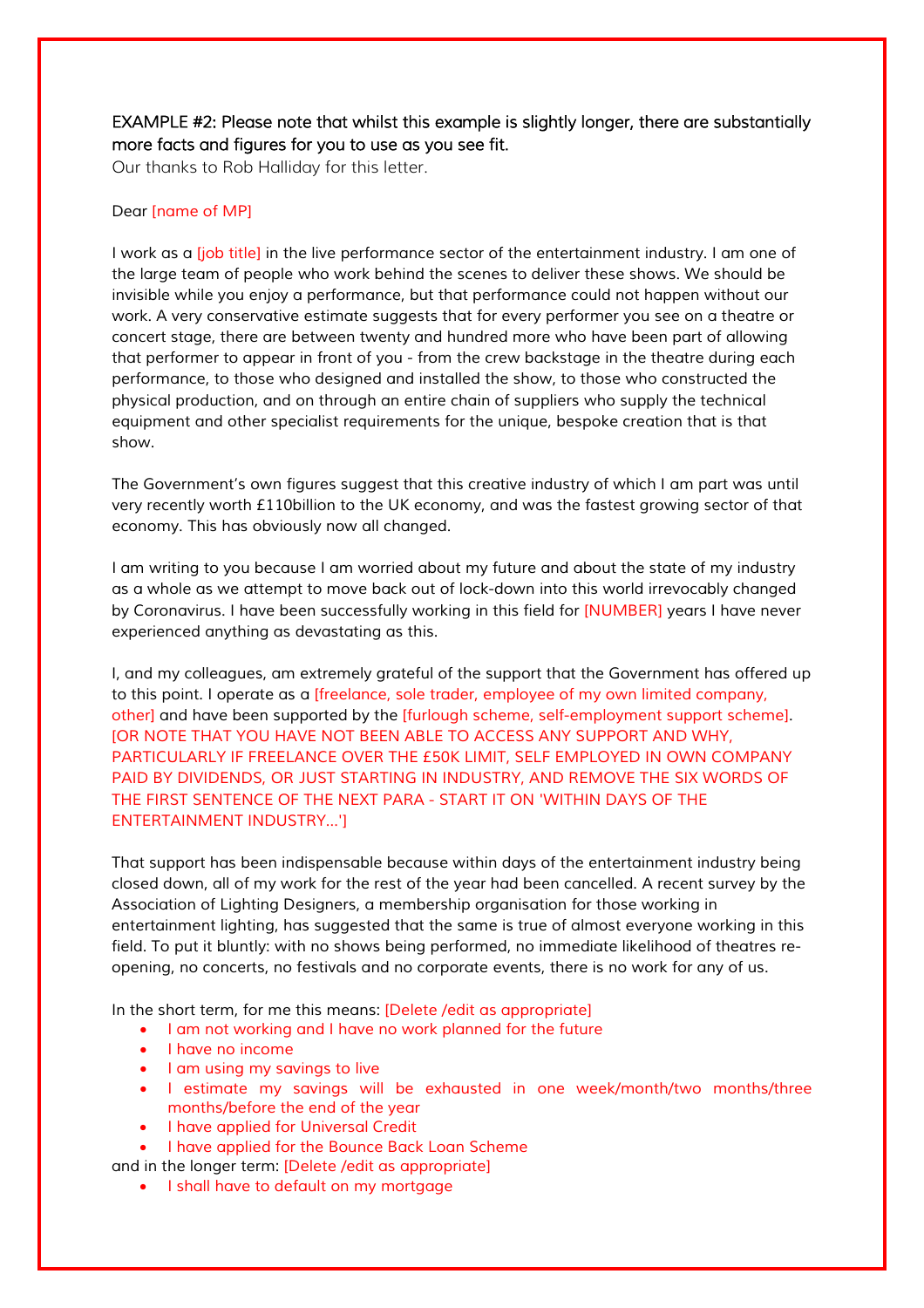- *I shall have to seek alternative employment*
- *I shall be unemployed and have to continue to claim universal credit*
- *I [and my family] will experience extreme hardship and I will be forced to abandon my current career.*

*While I am aware that the Government has now extended its support schemes to October, it is clear that there is effectively no chance of theatres opening up or other live event taking place*  by then. Working out how to perform shows with social distancing and other regulations in *place is very difficult, both from the point of view of the audience and of those performing the show and working behind the scenes. I do not think that I will have work in my industry until 2021, and this view has been shared publicly by a number of leading international theatre producers. [OR IF NOT ABLE TO ACCESS THOSE SCHEMES NOTE THAT THEIR CONDITIONS ARE UNCHANGED AND SO YOU ARE STILL NOT ABLE TO ACCESS THEM]*

*I am therefore respectfully asking for your help in two areas:*

*1. Encouraging the Government to extend the support offered to those working in live performance until such time as performances can actually take place again, safely. Do not simply 'turn off' the life support at a fixed point without considering the differing timescales for different industries to return to work. We will still need this support. Theatre alone, a sub-set of this creative sector, employs over 290,000 people. The industry trade bodies SOLT and UK Theatre estimate that at least 70% of those jobs are now at risk. The creative sector - that £110billion industry that acts as a standard-bearer for Britain around the world - will not be able to recover if there is no-one left to work in it. It will be more cost-effective to support those skilled, talented people so they can return as theatres are able to re-open than to try to re-build that workforce in the future.*

*2. Encouraging the Government to support the arts and live performance sector so that it can get going again. There is no point in supporting us as individuals if we end up having no industry to go back to. SOLT/UK Theatre is predicting that 70% of UK theatres and arts businesses will run out of money by the end of this year. Without those shows, the money the industry has generated will be lost to the Treasury. The obvious means of support is financial, of course. But there are other support mechanisms which would prove invaluable. For example, I am hearing that show producers can no longer obtain insurance to cover them for lost performances. They are unwilling to risk the investment required to re-open existing productions or create new ones if there is a chance of losing that investment should another Coronavirus-related shutdown be required. The Government could surely provide this kind of backstop guarantee. Until shows can start happening, nothing else can start happening throughout the entire supply chain of those who appear in, run, create and supply shows.*

*It is easy to forget that the performer you see on stage, in whatever style of performance you enjoy, is just the very tip of the iceberg of this enormously successful British industry. I would ask for your help through any and all appropriate business in Parliament to ensure that the issue is understood and that help and support is made available to ensure that this unique industry in which Britain is a powerhouse, and the people of whom it is made, are able to survive.*

*Yours sincerely, [Your Name] [Your Job Title - Self Employed LD, Video Designer, Production Electrician etc for Live Events/Theatre/whatever fits you best]*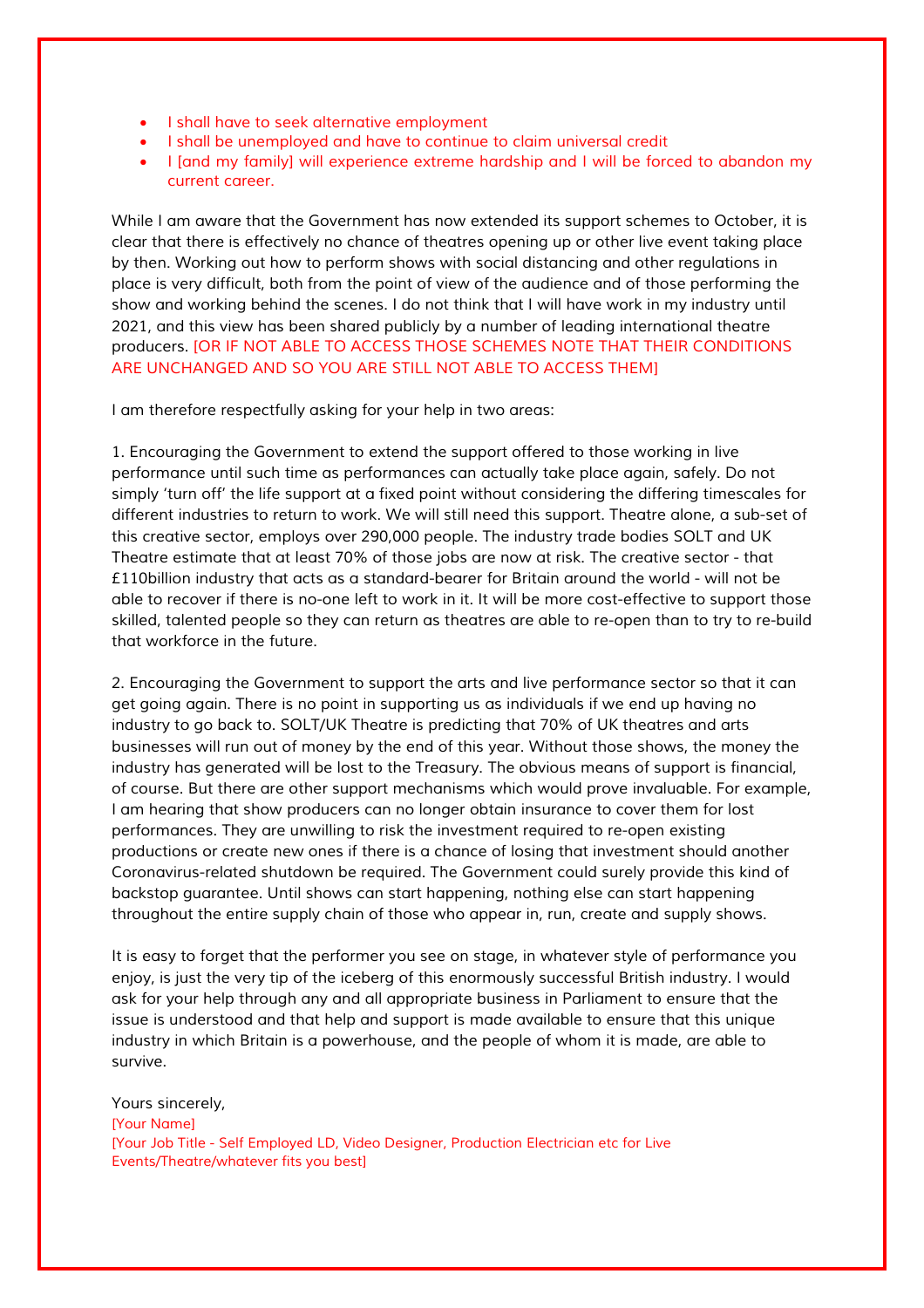### Further information you may like to use or ask your friends and family to use in their letters:

# Society of London Theatre Box Office Data 2019:

*2019 ticket sales data for SOLT member venues, which include all of the commercial West End and London's major subsidized theatres:* 

- Attendances of 15.3 million nearly 1 million higher than Broadway
- Gross revenue of £798,994,920
- Average ticket price paid £52.17
- VAT generated for the Treasury of £133,165,820
- 80.7% of available seats filled (up from 77.5% in 2018)
- 18,364 performances

# Industry Facts & Figures:

- 34 million people go to the theatre each year more than see all League football matches in the whole UK
- In 2019, ticket revenue was over £1.3 billion and theatres employed over 290,000 people
- 70% of those jobs are currently at risk
- 70% of theatres will run out of cash by Christmas

# Tourism and the night-time economy:

- Around 37,000 people see a show in the West End every night
- Overseas visitors make up nearly 1/4 of audience members.
- Loss to HMT of VAT payments (over £130mn for West End theatres alone) plus enormous economic impact on all related hospitality and related businesses – multiplier estimated at 5-6 times in major cities – if theatres are forced to shut down permanently.
	- o London accounts for 47% of all theatre performances in the UK and 43% of theatre venues across England[1]
- ● The UK's theatre industry plays a key economic, social and place-making role. Theatre and the performing arts make a powerful contribution to our society and to our national identity. They make areas richer culturally and financially, and they make places more
- attractive to live and work. Much innovation takes place in the regions, for example HOME in Manchester was the first arts organisation (and therefore theatre) in the world to have 100% of staff trained in climate literacy.
- • Theatre is a major UK export internationally (productions, staffing and licensing) and contributes to the UK's soft power; from The Ferryman on Broadway, to English Touring Theatre's Othello at the Dubai Opera House, to the Curve theatre Leicester's production of Grease in Dubai, are just a few examples.
- • Our talent creates some of the most recognisable and bankable international hits in film and TV, but all the initial support happens in theatre, for instance Phoebe Waller-Bridge and Fleabag or Peter Morgan and The Crown.
- ● SOLT and UK Theatre work with theatres on how to best fulfill requirements for patrons with access needs, as well as encouraging access to theatre for young and diverse theatre goers. We also support theatre workforces through training and career development, including addressing skills shortages, entry routes, in career training and inclusivity.